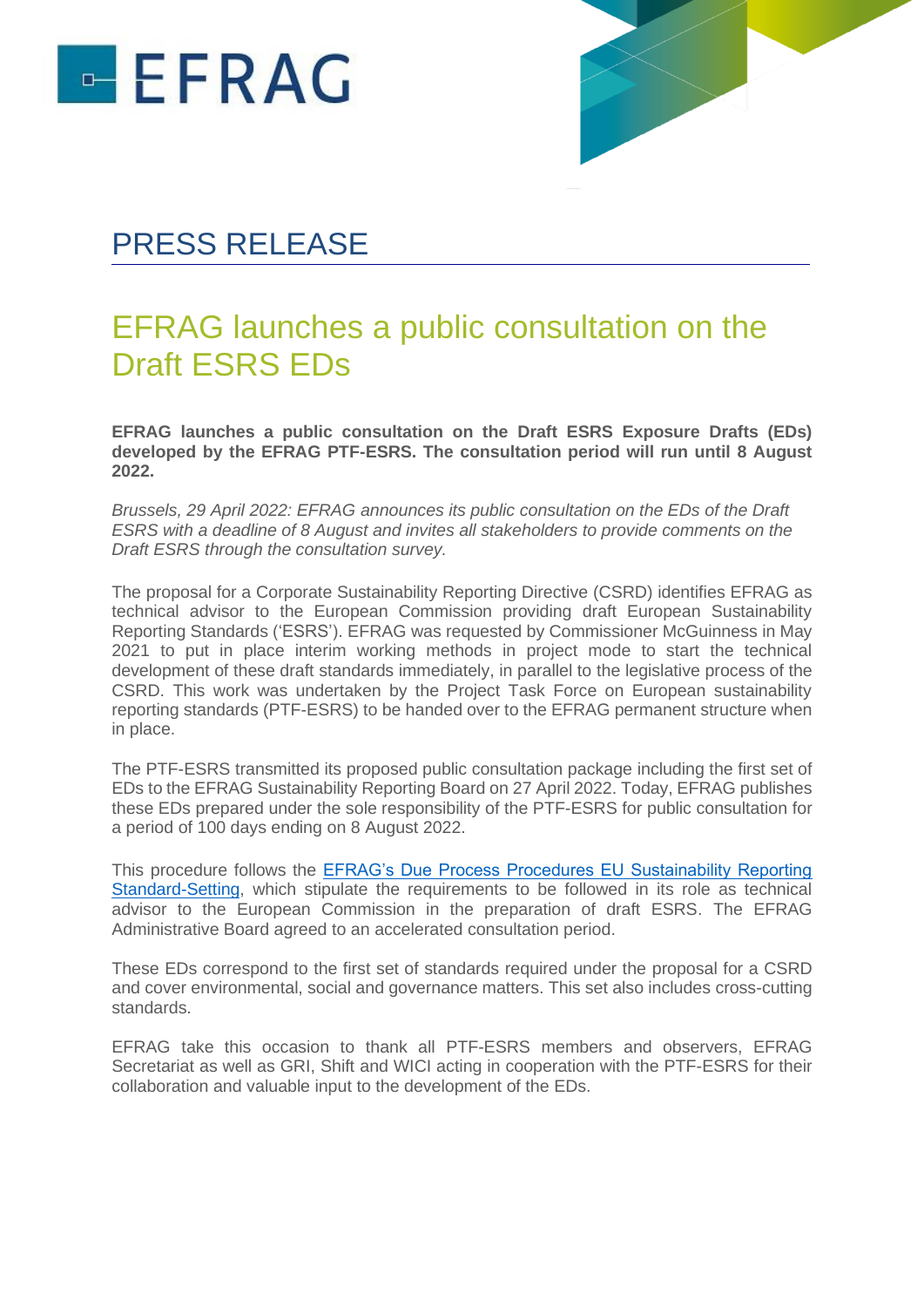# $EFRAG$



The current public consultation is organised to receive feedback from constituents on three key aspects of the EDs:

- 1. The relevance of (i) the proposed architecture, (ii) the implementation of the CSRD principles and (iii) the overall content of each ED
- 2. The possible options for prioritising / phasing-in the implementation of the ESRS
- 3. The adequacy of each disclosure requirement mandated by each ED.

As such, the public consultation survey is organised in three corresponding sections that can be accessed and answered independently:

- 1. Overall substance of the Exposure Drafts
- 2. ESRS Implementation prioritisation / phasing-in
- 3. Adequacy of Disclosure Requirements

In order to ease the survey navigation, these 3 sections are organised in a chapter menu, as follows:

- 1A. Overall ESRS Exposure Drafts relevance Architecture
- 1B. Overall ESRS Exposure Drafts relevance Implementation of CSRD principles
- 1C. Overall ESRS Exposure Drafts relevance Exposure Drafts content
- 2. ESRS implementation prioritisation / phasing-in
- 3A. Adequacy of Disclosure Requirements Cross cutting standards
- 3B. Adequacy of Disclosure Requirements Environmental standards
- 3C. Adequacy of Disclosure Requirements Social standards
- 3D. Adequacy of Disclosure Requirements Governance standards

Respondents are strongly encouraged to respond in full to sections 1 and 2. Due to the comprehensive nature of section 3, respondents are welcome to selectively choose which disclosure requirements they would like to respond to and comment on.

Respondents should provide their response to the public consultation questions by using the online survey (please click [here](https://ec.europa.eu/eusurvey/runner/042b2680-a71e-5ed3-11fd-84cc64eebf04) for the link to sections 1 and 2 of the public consultation, and [here](https://ec.europa.eu/eusurvey/runner/5948e319-2d2b-233b-7be5-980274eb1131) for the link to section 3 of the public consultation) in order for these responses to be analysed and included in the report summarising the responses and to allow EFRAG to meet the ambitious timetable. In this way, a fair and transparent consultation process can be ensured.

Comments that do not address the specific aspects covered by the questions listed in the online survey, such as general comments, may be sent in the form of comment letters, preferably by uploading the letters on the survey tool.

Access the EDs of Draft ESRS [here.](https://efrag.org/lab3)

*- ENDS -*